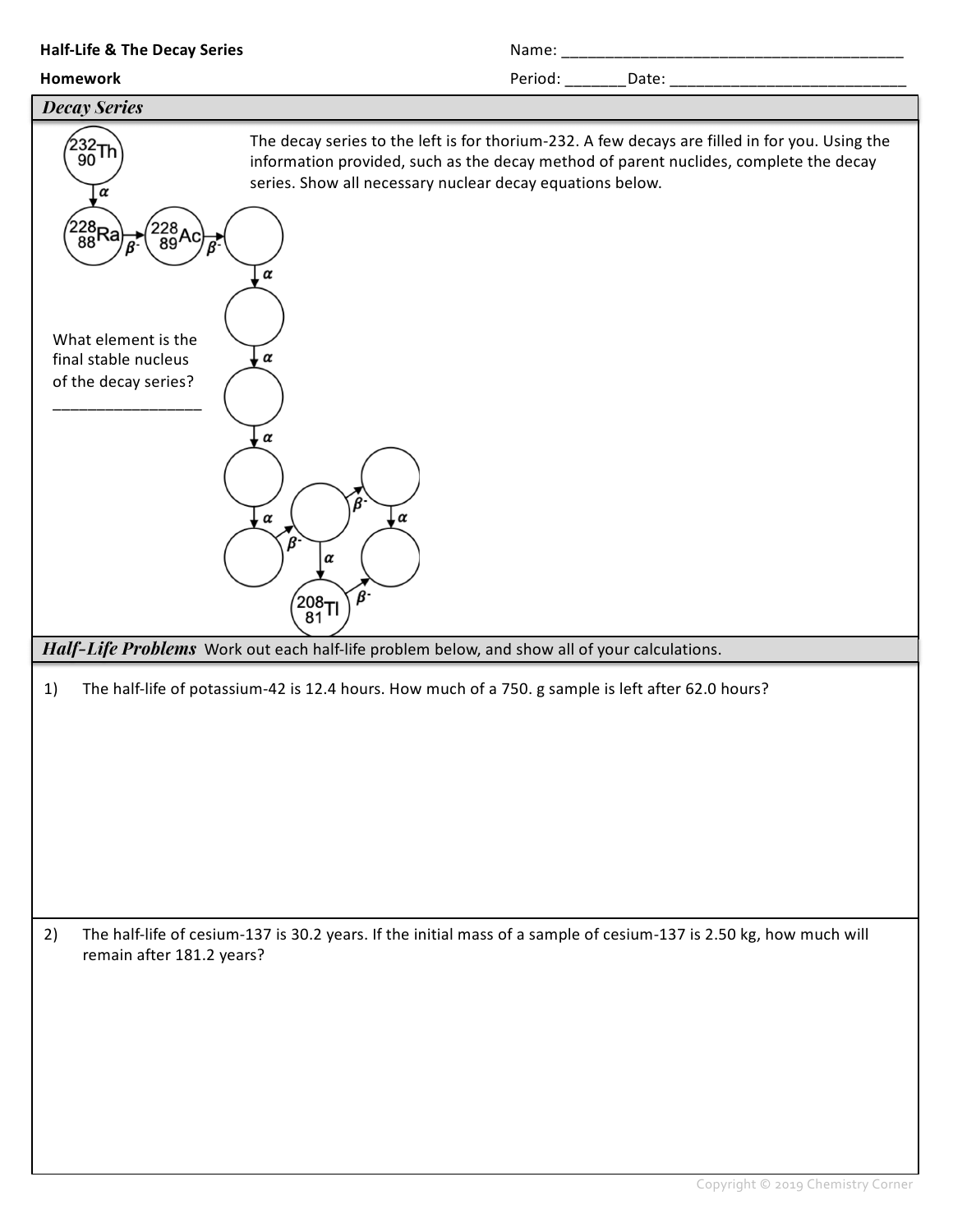| Half-Life Problems Work out each half-life problem below, and show all of your calculations. |                                                                                                                                                                                          |  |  |
|----------------------------------------------------------------------------------------------|------------------------------------------------------------------------------------------------------------------------------------------------------------------------------------------|--|--|
| 3)                                                                                           | Strontium-90 has a half-life of 28.8 years, how long will it take for 1.00 g of strontium-90 to decay to 31.25 mg?                                                                       |  |  |
|                                                                                              |                                                                                                                                                                                          |  |  |
|                                                                                              |                                                                                                                                                                                          |  |  |
|                                                                                              |                                                                                                                                                                                          |  |  |
|                                                                                              |                                                                                                                                                                                          |  |  |
| 4)                                                                                           | The half-life of throium-232 is 1.4 x 10 <sup>10</sup> years. If there are 12.50 g of the sample left after 4.2 x 10 <sup>10</sup> years, how<br>many grams were in the original sample? |  |  |
|                                                                                              |                                                                                                                                                                                          |  |  |
|                                                                                              |                                                                                                                                                                                          |  |  |
|                                                                                              |                                                                                                                                                                                          |  |  |
|                                                                                              |                                                                                                                                                                                          |  |  |
| 5)                                                                                           | What is the half-life of polonium-214 if, after 810. seconds, a 2.880 g sample decays to 45.0 mg?                                                                                        |  |  |
|                                                                                              |                                                                                                                                                                                          |  |  |
|                                                                                              |                                                                                                                                                                                          |  |  |
|                                                                                              |                                                                                                                                                                                          |  |  |
|                                                                                              |                                                                                                                                                                                          |  |  |
| 6)                                                                                           | A 1.000 kg block of phosphorus-32, which has a half-life of 14.3 days, is stored for 85.8 days. At the end of this<br>period, how much phosphorus-32 remains?                            |  |  |
|                                                                                              |                                                                                                                                                                                          |  |  |
|                                                                                              |                                                                                                                                                                                          |  |  |
|                                                                                              |                                                                                                                                                                                          |  |  |
|                                                                                              |                                                                                                                                                                                          |  |  |
| 7)                                                                                           | A sample of germanium-66, which has a half-life of 2.5 hours, is left for 12.5 hours. At the end of this time, only<br>1.0 g remain. What was the original amount of germanium-66?       |  |  |
|                                                                                              |                                                                                                                                                                                          |  |  |
|                                                                                              |                                                                                                                                                                                          |  |  |
|                                                                                              |                                                                                                                                                                                          |  |  |
|                                                                                              |                                                                                                                                                                                          |  |  |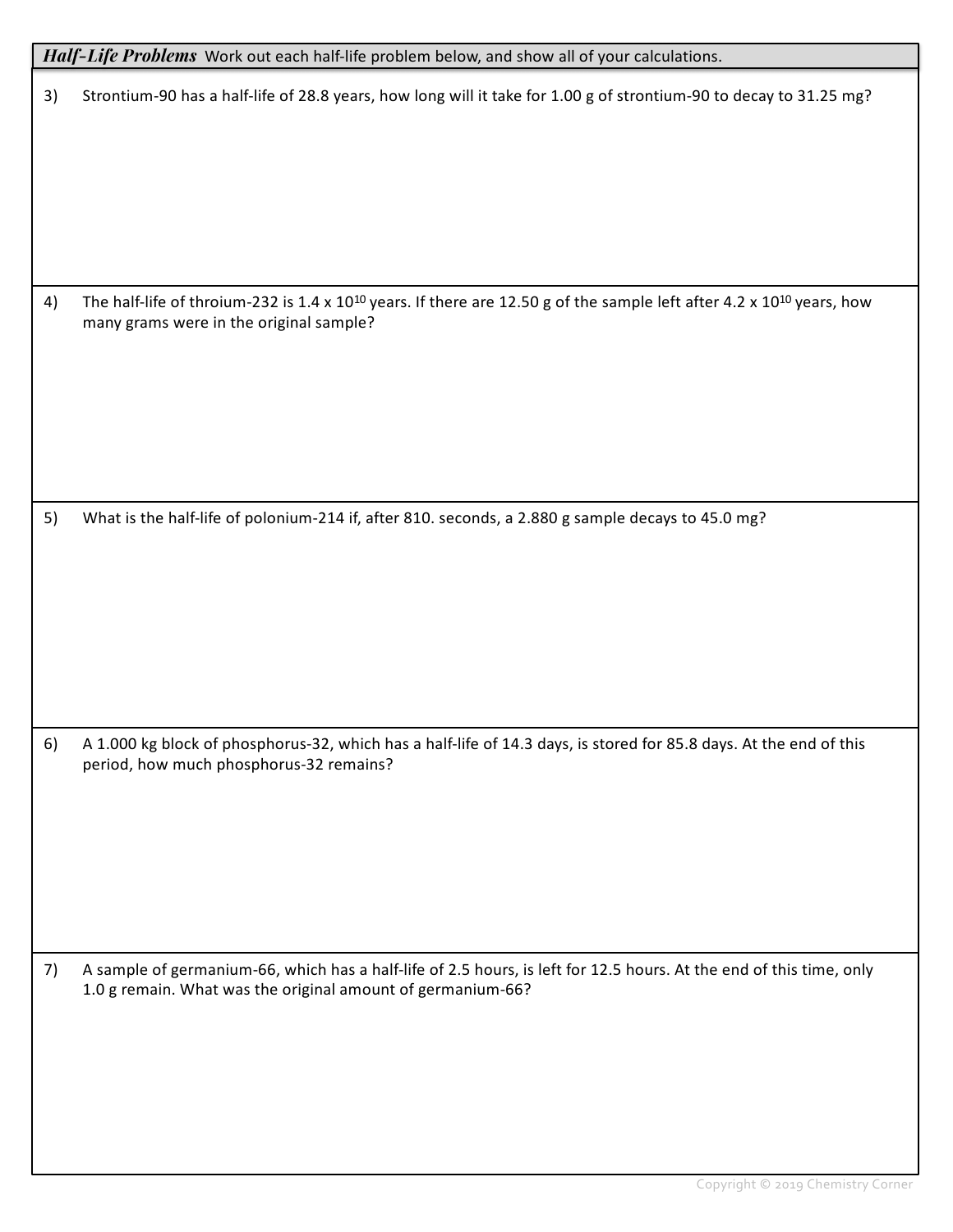